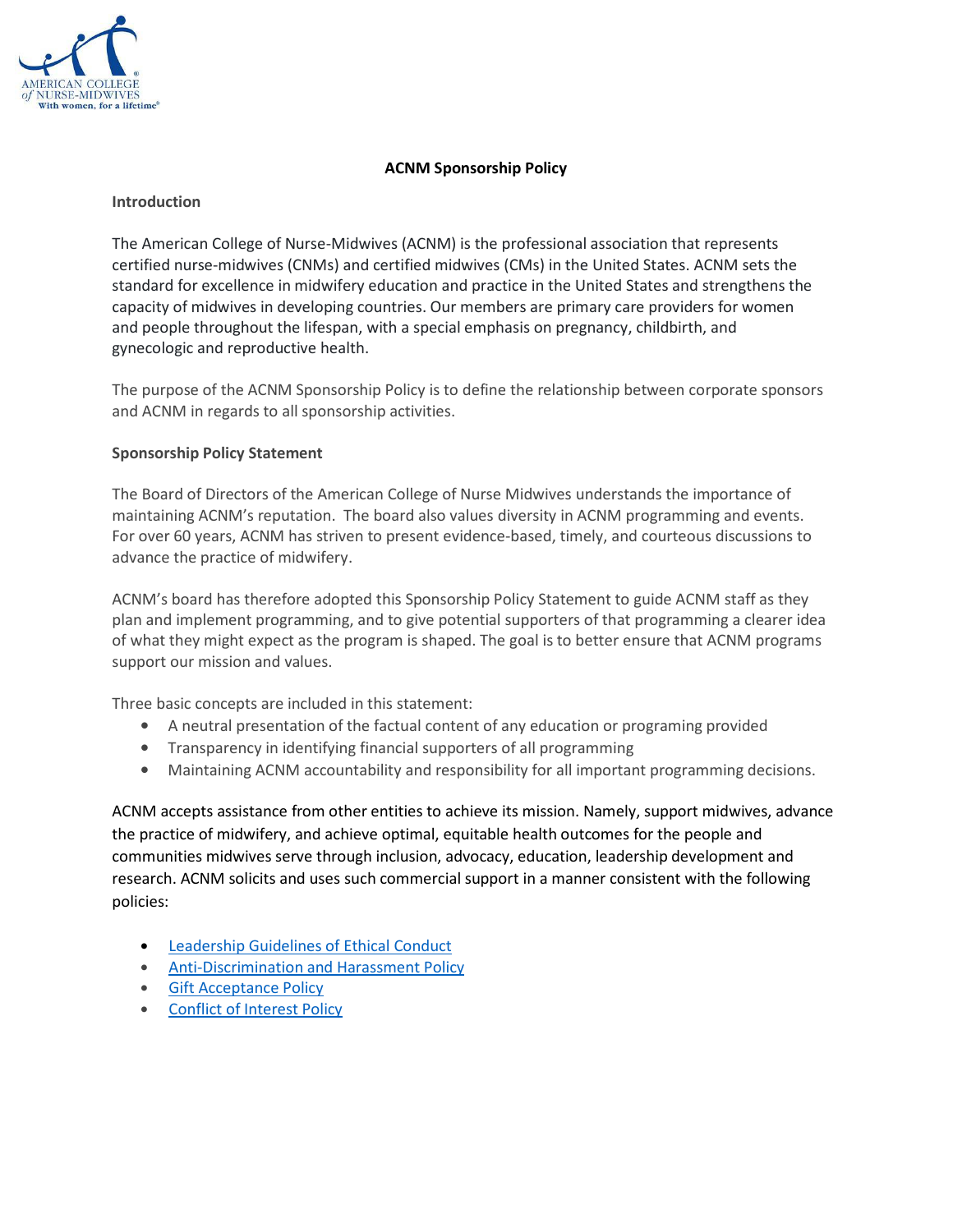

In addition, ACNM adheres to external rules and guidance related to commercial support including: Internal Revenue Service regulations governing organizations classified as federally tax exempt under section 501(c)(6) of the Internal Revenue Code.

## **Principles for Sponsorships and Exhibitors**

These principles are applicable to all ACNM sponsorship and exhibitor activity. ACNM considers a sponsorship or exhibitor to be an arrangement with industry, a company or an organization that provides financial support to ACNM in exchange for value-neutral acknowledgement that does not endorse a sponsor's products or services.

- ACNM requires a written agreement with the sponsor that reflects the purpose of the sponsorship, the amount of the sponsorship and an agreed upon acknowledgement of the scope of the sponsorship
- Sponsorships are consistent with ACNM's strategic plan and mission
- ACNM provides complete and timely disclosure of sponsor support
- ACNM in its sole discretion determines how to acknowledge the sponsor in a valueneutral manner so as to not endorse or promote a sponsor's product or service

# **Definitions of Sponsorship Related Activities**

- *ACNM Industry Partner Alliance*  An ACNM Industry Partner is an organization that provides financial or in-kind resources to support the ACNM's activities.
- *An Event Sponsor*  An event sponsor is an entity that provides specific funding for an ACNM education program or other ACNM event. A supporting organization may be also an event sponsor if it specifically underwrites an ACNM event.
- *Program Content* ACNM will remain solely responsible for the content of programs and other events, including the subject to be covered, panelists to be invited, and materials to be distributed. Suggestions from supporting organizations, including an event sponsor, are welcomed, but the ACNM retains final decision-making responsibility over our programming.
- *Participation in Events*: ACNM strives to provide a range of perspectives during events, including both policy expertise and on-the-ground practical knowledge imparted by leaders who are implementing policies on a daily basis.

### **Communications with Speakers**

ACNM or its contractors will issue all official invitations to participate in an ACNM event, including those to substitute speakers as needed. ACNM will arrange for and conduct all preparatory calls with speakers, with the goal of framing and guiding the discussion at the event.

### **Process for Review and Approval**

ACNM events staff will review and approve sponsorship opportunities to ensure alignment with ACNM's mission and strategic plan. When presenting issues with a clear difference of opinion among stakeholders, staff will consider evidence-based information when making the decision on whether to engage a sponsor. Any concerns related to the selection of sponsors or exhibitors should be directed to ACNM events staff who will escalate to the ACNM CEO as appropriate.

In addition, ACNM is a multi-faceted organization. We support policy solutions and a